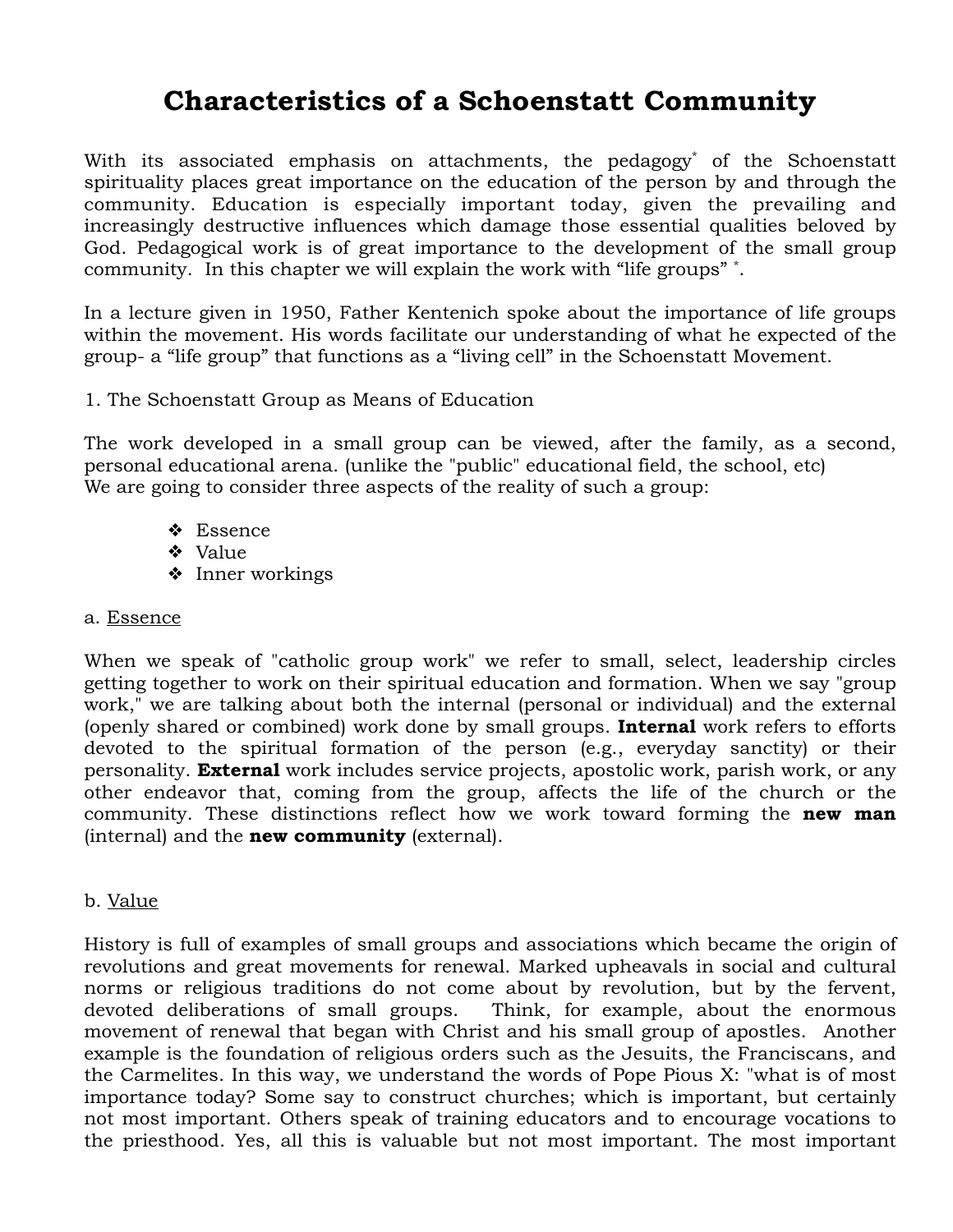thing in each parish, are the small groups, the select, leadership circles, the communities". Schoenstatt is a movement of renewal as well- it's mission is to renew the world for Christ.

Let us consider:

- ❖ What has been our experience with group work?
- ❖ Have we overestimated or underestimated the impact of small group work?

The ideal outcome is to carefully educate and develop leadership circles in order to mold them into role models who then attract, motivate, and lead others to desire to be bettermore holy, apostolic, and dedicated.

In these times, organizations, mobilizations and various aggressive trends are occurring within the population. We do not want to "step back" or retreat to the catacombs in an anxious quest for our own security. Rather, when we do speak of stepping back to the catacombs, we mean to start working intently on our plans, in order to enable a renewal of society from our efforts. As we see and experience dangerous trends that could lead to wholesale changes in our society, we must be able to give an answer- **our answer** - to individuals and families.

As Schoenstatt members, have we fallen into conformism as time goes by? Are we aware that we seek to cultivate leadership circles, because, in doing so, we want to stimulate and catch the attention of the masses. We ourselves have to present an irresistible "question mark" for those around us, so that others will want to know more about us. This is our aim: to be the vital yeast that makes the dough ferment thoroughly.

c. How groups work in Schoenstatt

In the light of what is to come, but also in what we have already experienced, the work of the groups should have the following characteristics:

- ❖ Creativity
- ❖ Inner life
- ❖ High goals
- ❖ Conquering (winning over) the world
- Creativity:

The group must be like "a grain of wheat that falls to the ground and dies" (John 12,24). They must exercise creative faithfulness as the first Christians did, and as Christians of all times have been required to do, either when persecuted or compelled to **give an answer for the times**.

• Inner life

We should meditate on this point. How much work has been done in the Catholic media in recent years, with spiritual retreats taking place day and night? Nevertheless, "we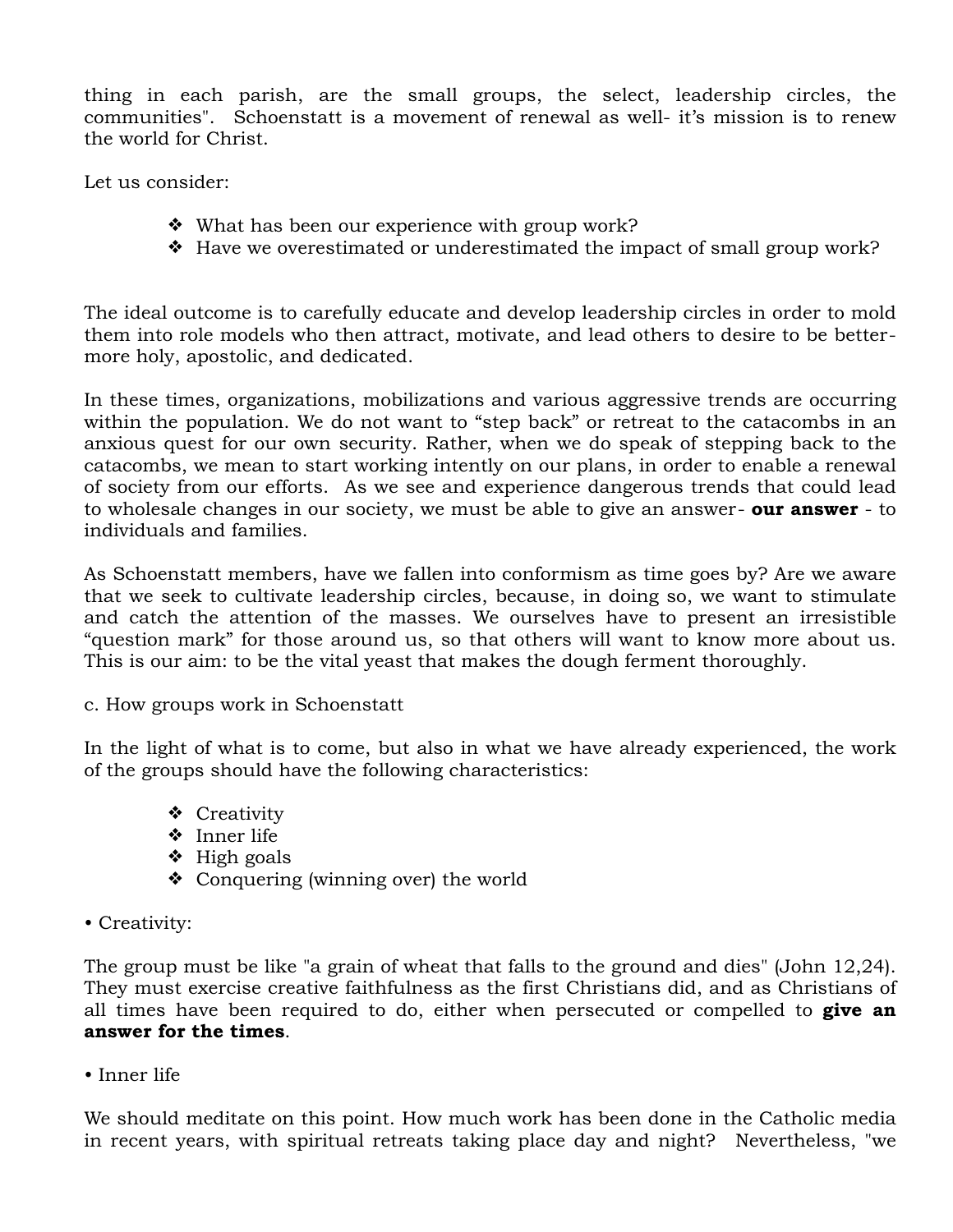toiled all night and caught nothing in our nets. (Luke 5,4). Think of the importance of the inner life that both the educator and the priest must have. We must also attach great importance to being both instruments<sup>\*</sup> and educators. This includes the consciousness of being attached to the Lord, to being betrothed with the divine force of the Lord. Father Kentenich intended that this deep inner life develop out of the group experience.

This is how our leadership circles should work in order to develop a deep inner life. Working in this manner within the groups in Schoenstatt is already foreseen from an organizational point of view.

We are now ready to show how we can apply our pedagogical principles to the groups. For example, we encourage the Spiritual Daily Order and regular spiritual direction. All these methods of education exist in order to motivate and help us to develop a vital inner life. Whoever wishes to be well prepared for the fights to come, and believes him/ herself to have a special mission, will be able to resist the fight only if he cultivates this vital inner life. Only then can the desired fruitfulness be realized.

Let us ask ourselves:

- ❖ Are we guiding our people towards the cultivation of their inner life?
- ❖ Do we care about their spiritual reading, about their praying, about their meditation as part of their daily life?

Spiritual reading, praying and meditation are our ways of making our inner life grow. We propose an education where religious and moral elements are organically accentuated.

One of the illnesses of education and society today is that man believes in himself and his own human methods above all else. He doesn't understand the power of the Holy Spirit's breath and therefore doesn't have the simplicity, innocence, and childlike confidence of the children of God. This simplicity has always existed within us, but must be stimulated.

• High Goals

"Establish the highest goal. Do it without staggering and you will be astonished of the results" (Dom. J.B. Chauchard).

We have to establish high goals without assigning them as a "must," but as an "if you freely choose to". In other words, the goals must be **internally** generated, and constitute an **internal imperative**.

The tragedy of our times is that we do not know what to do with our select groups. Often this happens because we ourselves, as the educators, do not have a deep vital religious inner life. If we are empty inside ourselves, our small groups will not be creative and effective in fostering and encouraging the improvement of their inner lives. Life enkindles life, inner life enkindles inner life.

• Conquering the world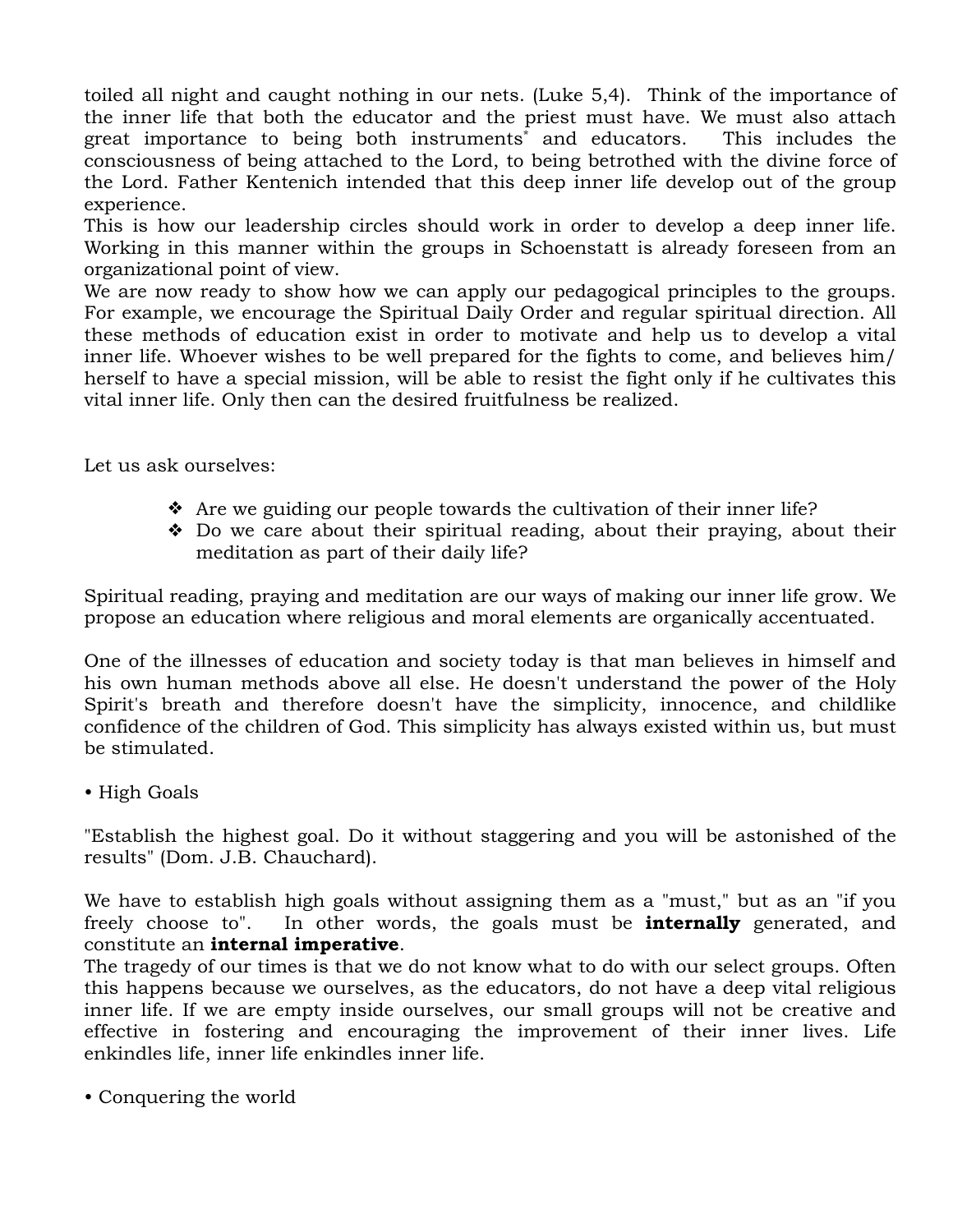Another specific feature of the leadership groups is that they are eager to renew or win over the world.

We should take care that our groups, our families do not become isolated. No! No, we have to conquer the world for Christ. We live within the world, not apart from it. The essence of leadership formation is to ferment the dough. We cultivate a leadership circle that seeks sanctity for the sake of others and not for itself. On the contrary, it is moved to help others achieve a greater everyday sanctity- an excellence in servant leadership.

2. Working with groups in Schoenstatt

Father Kentenich believed in the importance of working with small groups. Concrete objectives are established for the mentor and the leader of the group to work toward.

If we consider the group from another point of view, we could say: Schoenstatt wants to rescue the natural and supernatural organism of attachments\* . That is why Schoenstatt is defined as "a Family". We belong to Schoenstatt since we have sealed the covenant of love with the Virgin Mary. Now, in respect to this deep bonding, we begin a special relationship with its founder and the members of the family. In whatever organizational level\* we freely decide to participate, it will always be this way.

One can belong to the Apostolic League without participating in a group, even though their members usually integrate into one. In general, we promote this and most of those who belong to the Apostolic League, especially in Latin America, integrate into a group.

In the apostolic leagues (of families, mothers, youth or university men/women) usually a mentor conducts a group for a determined period (usually two and a half years, depending on the branch). When the group has sealed the Covenant of Love with Mary, a leader in that group is assigned and the mentors step back into the role of supporting the new leaders for a few months. In this way the mentor becomes "dispensable" or "unnecessary" in the normal functioning of the group. Later on, the group independently discerns and chooses a new married leader. In order to fulfill their job as a guide, they must have very clear what is the final pedagogical aim of the group. Having clear objectives helps our work as educators.

*What I want is not your possessions but you after all, children should not have to shave up for their parents, but parents for their children. So I will very gladly spend for you everything I have and expend myself as well. If I love you more, will you love me less?* 

2 Corinthians 12:14-15

## 3. A Group of groups

First of all, we are talking about a group of individuals. This group of individuals has the peculiarity of being a group of groups. Each one should always be respected and protected. It is of utmost importance to have this basic fact always in mind.

In Schoenstatt, we speak of the ideal of creating a new community established by the new person. In this case we are speaking about a new community established by new individuals. That is to say, individuals renewed, transformed, and strengthened in their Christian life.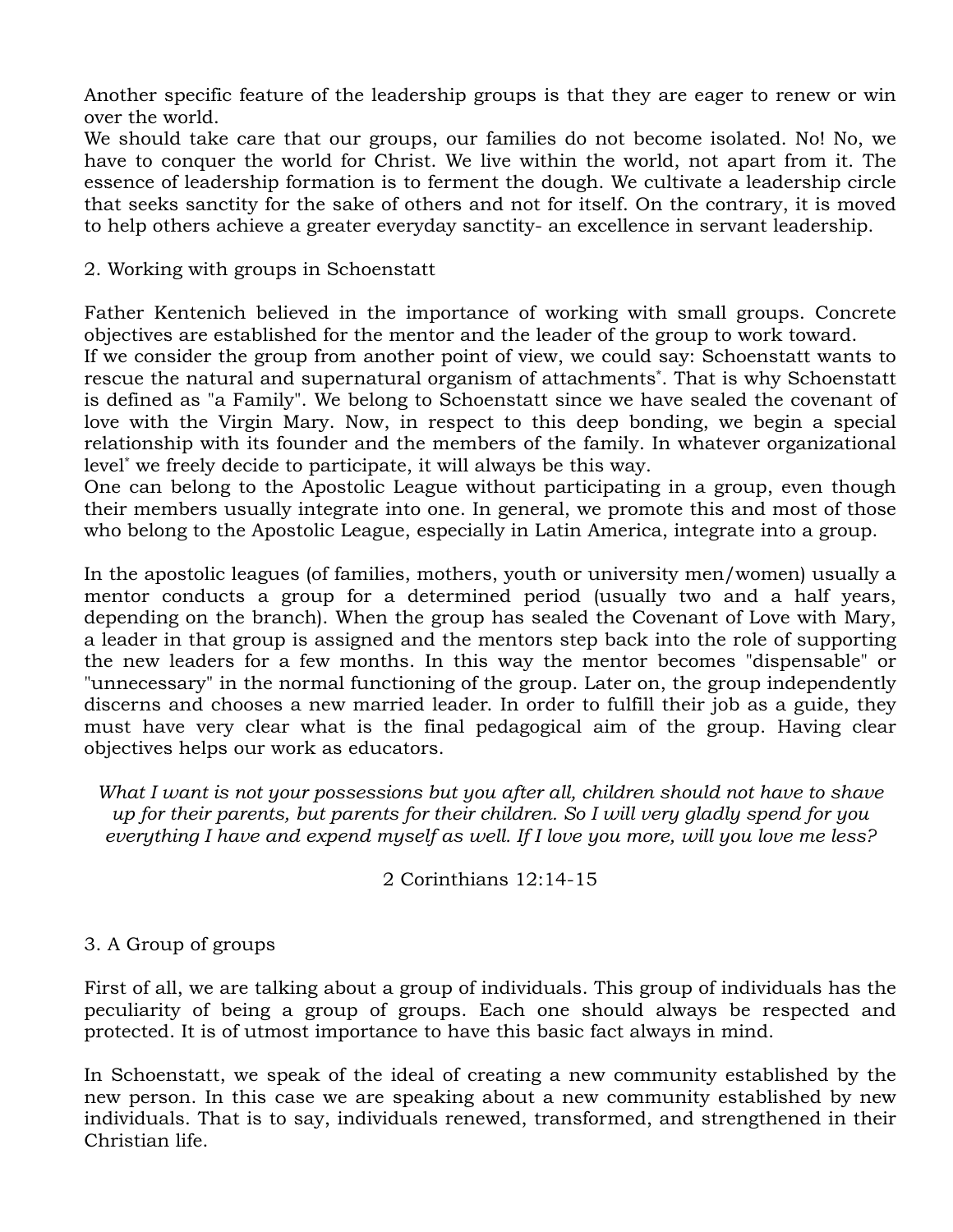In the passage quoted before, Fr. Kentenich stated that large movements of renewal are born from the efforts of small, but devoted groups. Christ himself chose the Twelve from among His disciples, with whom He formed a small community. He then founded the Church, which has existed in continuity over twenty centuries.

From the very beginning, Schoenstatt looked for and gave more emphasis to the education of small life groups. They were thought of as groups aimed to enkindle the world and the Church by its being and action.

The renewed church that we want to see bloom and the new world we look forward to build start in the sacramental family. The Schoenstatt family group is precisely the sprout and the anticipation of the renewed church and the new society. It is a workshop where the new person and the new Christian community grow from the family cell. There one experiences the potential realization of the world that we wish to build, because we are not going to change the world with words but with deeds.

*After all, though we should have ten thousand teachers in Christ, yet you do not have many fathers. For I become your father in Christ Jesus though through the glad tidings.*

## 1 Corinthians 4:15

## 4. Characteristics of the Schoenstatt Group

The Schoenstatt group is not simply a group of good friends, nor a circle of intellectuals who engage in ideological speculation. Neither is it a mere business team, book review, nor a self sanctity club. We want our groups to know how to cultivate friendliness, a proper formation, and active and serious work in their self education. All this creates an organic unity. Our groups are called to be a community of grace, of life, of ideals that later on, can act as yeast in their environment.

In the Schoenstatt group there are five fundamental characteristics. The group is:

- A fraternal community
- A covenant community
- A community of ideals
- A community of spiritual education and growth
- A community of apostolic action

The mentors as well as the leaders of the groups should always have these five pillars in mind. The weakness in one or more of them would lead to a lack of fruitfulness, and the pedagogical work can bear poor results. For any evaluation of their work, the mentors and leaders must ask themselves how they promoted these five characteristics.

Each characteristic is intimately linked to the other since the group is an organic unit. However, we will describe them separately in order to make their understanding easier.

4.1 The Group as a Fraternal Community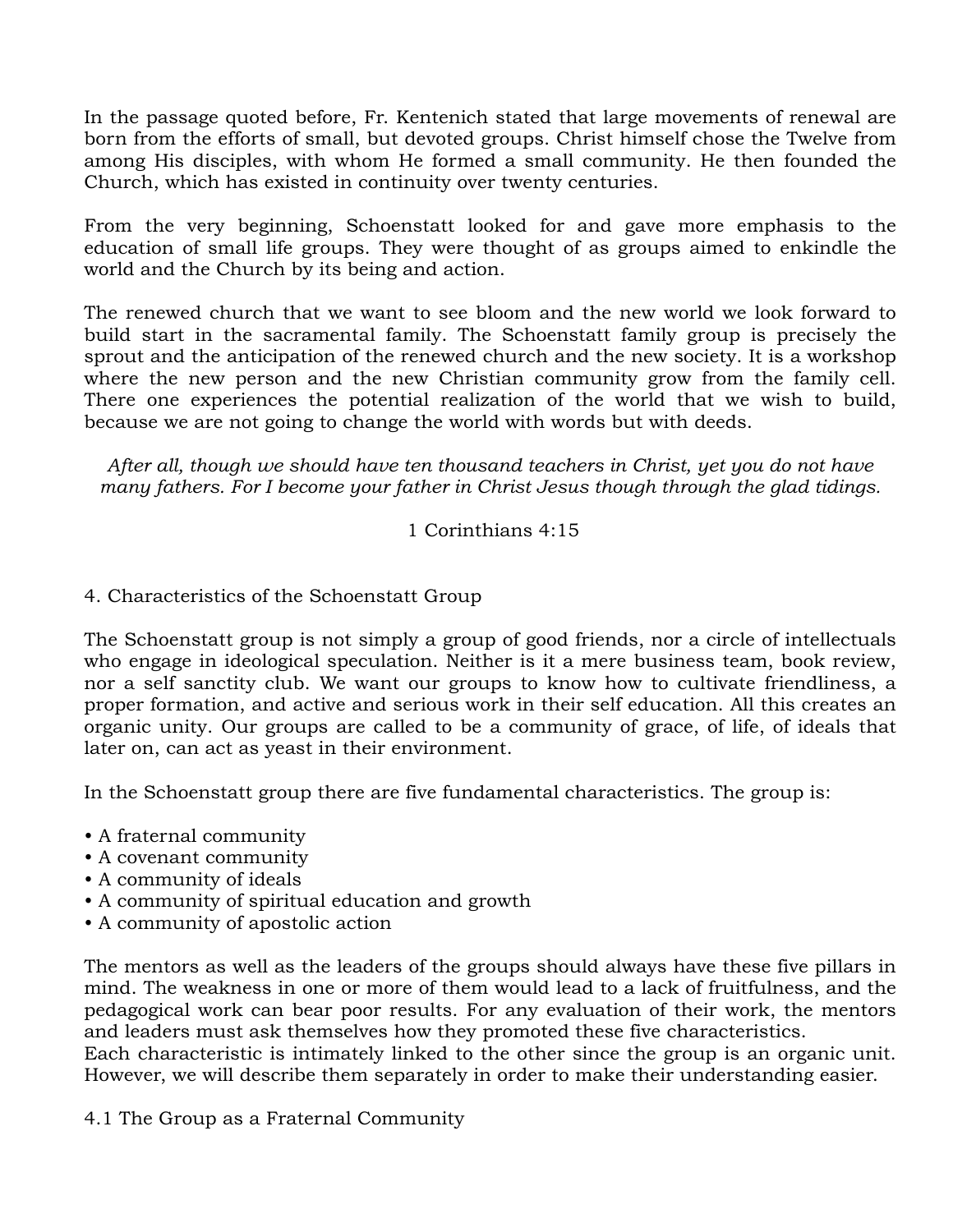We seek to form in the group a community of hearts, a fraternal community in the natural and supernatural plane, where everyone shares and takes responsibility for each other. Encouraging a strong community of brothers and sisters, we seek to overcome the kind of society that reigns today, one distinguished by indifference and spiritual isolation among people.

Our work as mentors aims to slowly strengthen a true community of hearts whose spirit should be warm with genuine affection for one another. Their loyalty should go beyond weak interests, and their spirit should be to live **in, with, and for** the other. That is why the mentors of the groups go out of their way in order to create a community, giving of themselves and cultivating ties among the members of the group. Each new experience contributes to the education of a community of brothers and sisters. Beyond human sympathies and antipathies, beyond personality differences, what must prevail is the reality of being brothers and sisters in Mary and Christ, and therefore, being responsible for each other.

No one should be left behind. Every person must have their own place; each one must be won over as a member, and each one must be able to rely on the other. What we try to achieve in the groups is not only a sense of spiritual fraternity, but also a natural union that should be and feel deeply human. Everything that happens to the other is important; each one's problem matters to others. The supernatural bond can be lived, experienced, and tested precisely in the natural bond. Otherwise, we would doubt its authenticity. It is important that we know the actual situation of each individual. We should be interested in their issues, their jobs, their challenges, their aspiration and needs.

We want to reach the ideal Fr Kentenich talks about in Heavenwards:

Do you know the land so warm and dear Which eternal love has built itself; Where noble hearts beat with affection And bear with each other in the joy of sacrifice; Where they glow and shelter one another And blow as one into the heart on God; Where streams of love well forth with might To quench the thirst of the world of love? This wonderland is known to me ...

The mentors and the leaders of the group have a big job in this aspect. Not only must they create a supportive environment, they adopt each person in their hearts, approaching all of them and establishing personal ties. In other words, they weave a network of personal attachments and create a family environment.

At the beginning, individuals that make up a group may not be acquainted with each other. The mentor should foster an exchange in which every person can share information such as their family history, their faith journey and religious experience, their jobs, studies and so forth.

Sharing and community support should not be limited to the group meetings. The mentors and leaders should encourage other opportunities such as picnics, birthday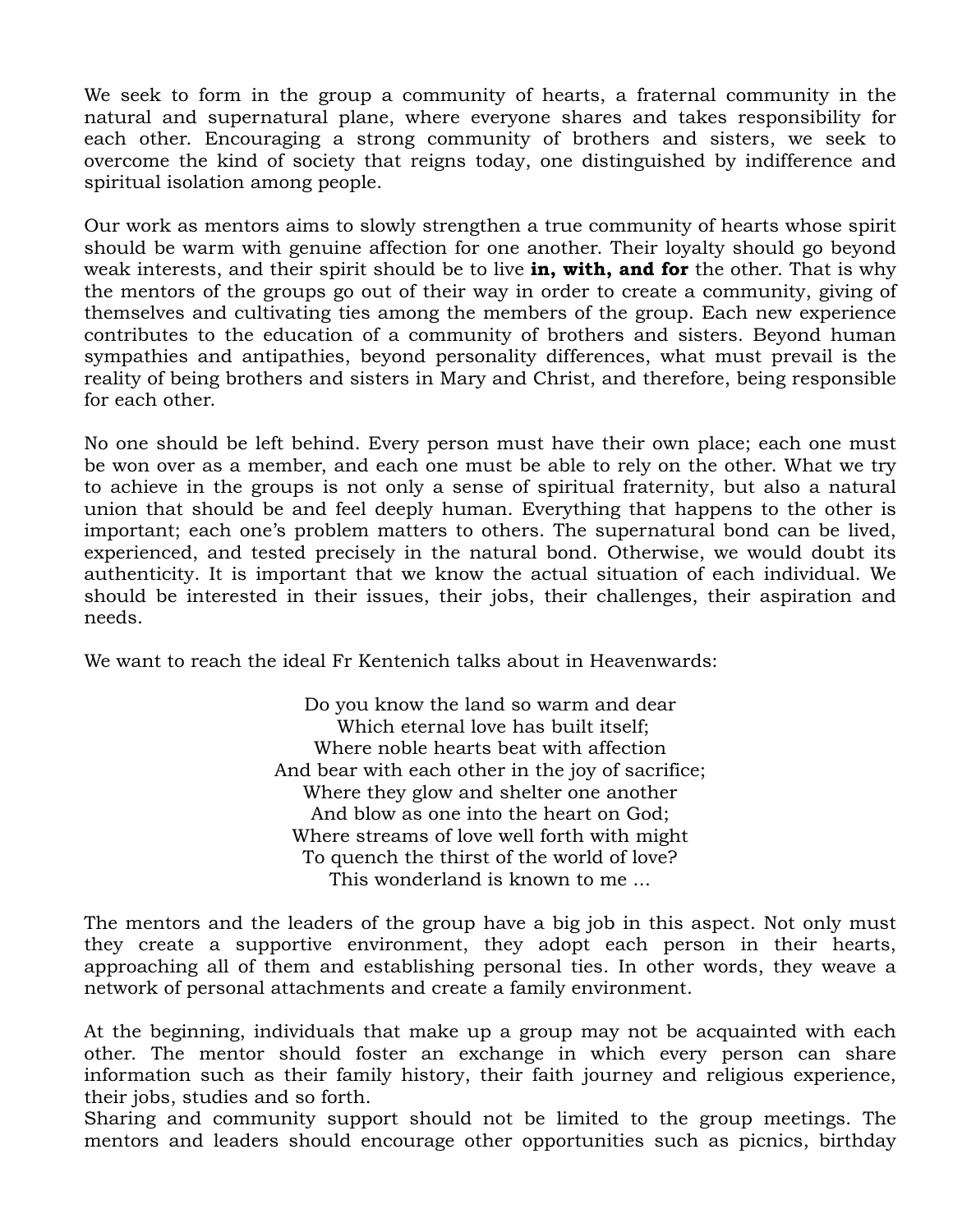and anniversary celebrations. It is important to keep up-to-date lists with important dates to remember.

The group should also participate in the life of the branch and the movement at large. Each group should understand itself as being vital parts of a larger whole. Mentors should encourage participation in meetings and retreats scheduled by the branch and special celebration dates of the Movement (October 18 / May 31)

All this contributes to the group, in that the family is important and that the group becomes a family in itself. We are not only interested in that the groups know of the great ideals but also in the importance of what is going on with others in the group, such as an illness or difficulties that somebody might be going through-needless to say always respecting the privacy of each person.

*My little children for whom I am again suffering birth pangs until Christ is completely and permanently formed within you. Would that I were with you now and could coax you vocally, for I am fearful and perplexed about you*

Galatians 4: 19-20

4.2 The Group as a Covenant Community

In addition to developing the horizontal dimension of the group (the relationship among the members of the group), we also develop its vertical dimension (the relationship to the MTA, the Lord and the supernatural world). We do this mainly through prayer and attachment to the Schoenstatt Shrine. Moved by this supernatural life, the group obtains strength and fruitfulness in both dimensions.

The bonds of love, fidelity and responsibility that the members of the Schoenstatt movement weave with one another find their source in the Covenant of Love with our Mother and Queen of Schoenstatt. That is why the human community that we develop in the group is open to the supernatural reality of a personal Father, Son and Holy Spirit. This reality becomes closer and more familiar to us with the presence of the MTA in the shrine.

Thus, the group does not stay only in the horizontal dimension; it wants to become, with all its might, a community of faith, of individuals and married couples who together seek God, and do not rest until they find Him.

This supernatural projection of the group becomes a reality when it progressively becomes a community of prayer. The mentors are called to motivate the groups toward the achievement of a vital spiritual life. It is common to find people in the groups who have not developed the habit of praying together as a family.

Eventually they will learn how to do this in the group. It helps to start every meeting with a prayer, the reading of a Gospel passage, petitions of praise and thanksgiving to the Lord, and singing.

The habit of praying together in the group meetings must be introduced from the very beginning by the mentors. Later on, the other members of the group should also be able to conduct it.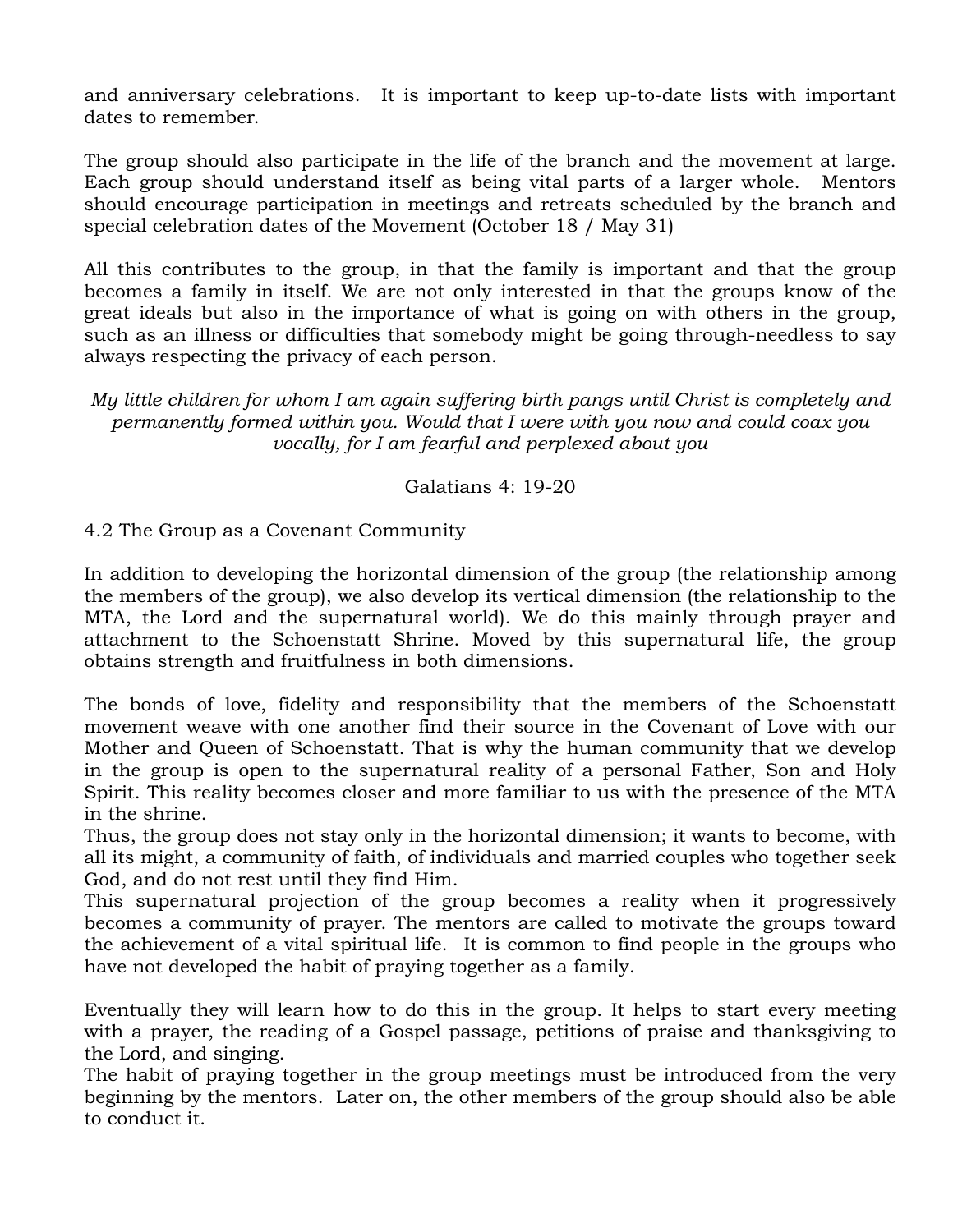In addition to promoting prayer at the beginning of the meeting, the mentors and other members of the group should also promote periodic opportunities to pray together in the Shrine. This decidedly strengthens life in the group and also fosters a sense of belonging to the Schoenstatt Movement.

Understanding the shrine, becoming familiar with its symbols, learning its history, offering the group to our Mother and Queen, trusting the group's growth and development to Her, all help to lead members of the group onto the secured or protected path.

This is the critical role and beautiful task of the mentor: beyond words, the mentor must live their faith and covenant with the Virgin Mary. In doing so, they help the group to also live their faith and come to seal and live the covenant of love with the Virgin Mary. As the individuals in the group extend themselves into the vertical dimension, they receive the assurance of the graces that come from living the covenant life.

The mentors will not be satisfied until the group enters into the reality of the covenant of love. Only the covenant of love with the MTA reinforces fraternal bonds, promotes growth in holiness, and gives covenant stability to the group. The covenant of love is also the source of inner transformation and apostolic spirit that enables the group grow.

4.3 The Group as a Community of Ideals

The group's life depends on its dedication to reach high goals. These goals then lead them to the Christian ideal of marriage, family life and to the Marian renewal of the world.

The strength and vitality of individuals and of the group are awakened when they have high goals. A person or a group without horizons, without dreams of reaching high goals exhausts itself. Therefore, our groups are considered to be a community of ideals, a community that is guided to reach high goals. They seek to overcome the mediocrity of the monotonous spiritual lives that we see in so many Christians today. Many times we submit to a type of Christianity that "flows with the current" or otherwise accommodates itself with the minimum necessary e.g. Christmas mass or Ash Wednesday.

Schoenstatt wants us to broaden our horizons and to pursue the gospel ideals. Since Schoenstatt is a Marian movement, The Blessed Mother herself takes care of leading us to live the real values of the Gospel.

Having an ideal means striving toward high goals that should release us from a mediocre and passive life. The negative aspects of our times should not lead us to constant criticism or discouragement, but to a more serious and enthusiastic commitment to our historic mission to build a new society.

The group mentor's task is to enthuse and teach the ideals and aspirations that Schoenstatt wants to show. The group mentors accept these tasks freely and do not act by imposition or obligation but by living out the Christian ideals. With the witness of their own lives, they are called to radiate the greatness of these ideals and to show the world the importance of the sanctity in life.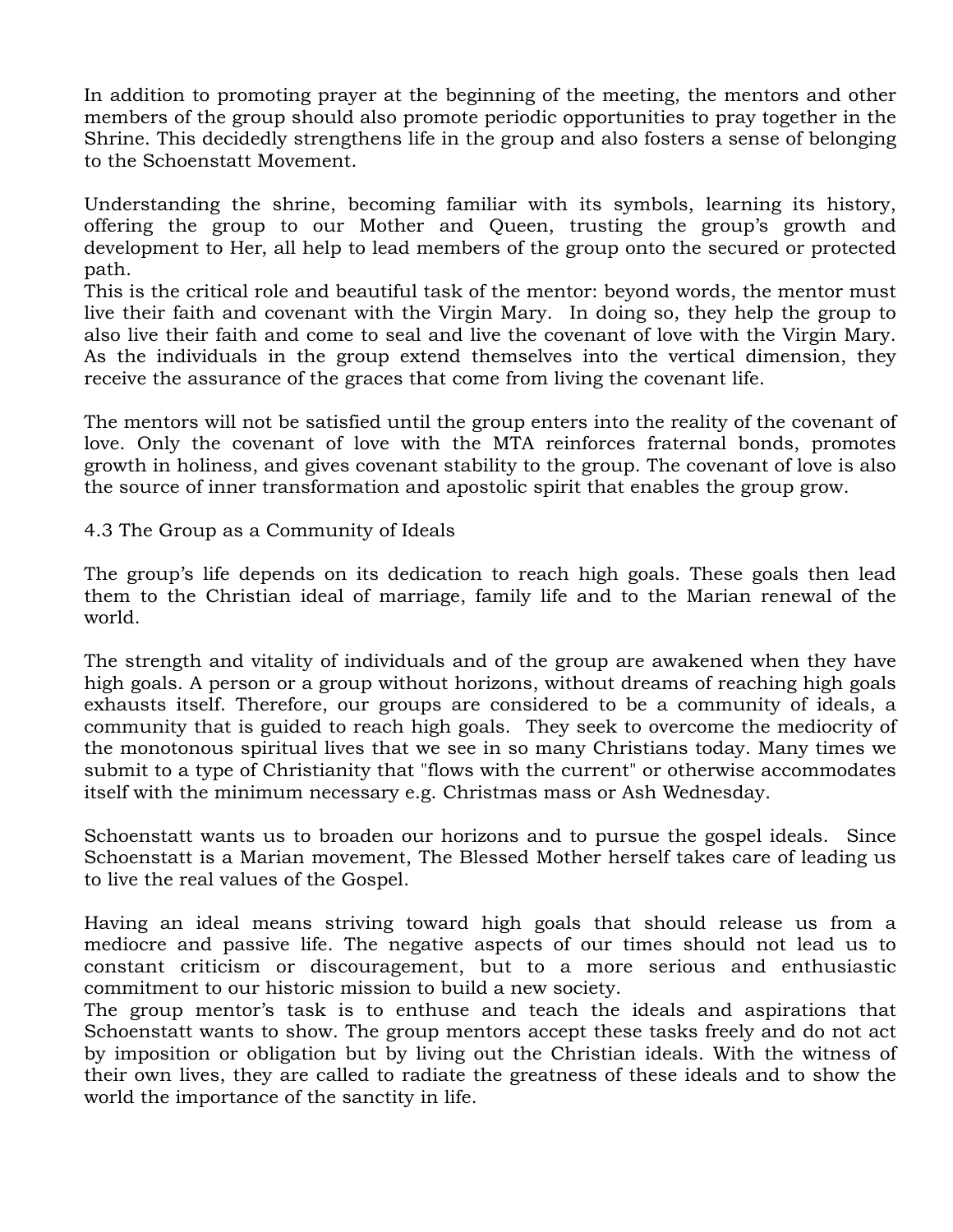Later, in stable groups which have already discerned their Schoenstatt vocation, this world of ideals becomes concrete in the "Marriage Ideal" and the "Group Ideal". In the introductory stage the important thing is to enthuse new members with the ideals of the movement. Make them aware of their mission to renew our society and family life.

This will prevent complacency or becoming simply a group of buddies. On the other hand, little by little, they should feel attracted by the world of Schoenstatt and engaged in a great crusade for the renewal of the world in Christ.

*By this shall all men know that you are my disciples, if you love one another.*

#### John 13:35

4.4 The Group as a Community of Spiritual Education and Growth

In working with groups we seek the growth and (vitality) prospering of its members. The movement's ideals should shape their lives.

The Schoenstatt group is a living workshop, a forge of the new person and the new community, a workshop in which the Blessed Mother wants to be our Mother and educator. All she wants is to dwell in the Shrine as the educator of people and their hearts.

It is the task of the mentors to guide the group along the path to these goals. In order to grow in a spiritual way there must be a commitment to self education.

A strong Marian love, high ideals, high goals, and group meetings are what sustain the constant motivation for this growth. Thus, the mentor has to ensure that the group members do not fall into intellectual wandering or become mere buddies. Ideals have to bite into life and truly transform it.

There are different levels of education. In the intellectual field, members should grow in knowledge of the teachings of the Church and the world of Schoenstatt (In the book *200 Questions about Schoenstatt* the necessary bibliographic information can be found). To achieve this, a guided reading of the Gospel is vital to achieving this goal. Moreover, the group should cultivate and reinforce Marian attitudes and lifestyle. At the end of the each group meeting there should be an explicit statement of the group's shared spiritual intention. In this way the group meeting doesn't stay "in the air", but gives us a concrete spiritual task. Little by little, we seek to overcome the tragic separation of high spirit ideals and reality of our everyday lives. Thus, we reduce our tendency to artificially compartmentalize our "faith lives" and our daily realities.

The mentors also seek in this way to introduce the concept and practice of "the contributions to the capital of grace". They guide and give meaning to the effort of self education and spiritual training. In this way, all is well framed in the Covenant of Love with the MTA.

There is no growth without personal initiative and hard work. Mentors encourage spiritual formation and growth by assigning tasks to group members- both simple things and tasks of greater responsibility. In this way, individual and couples often discover new talents that may be concealed or hidden.